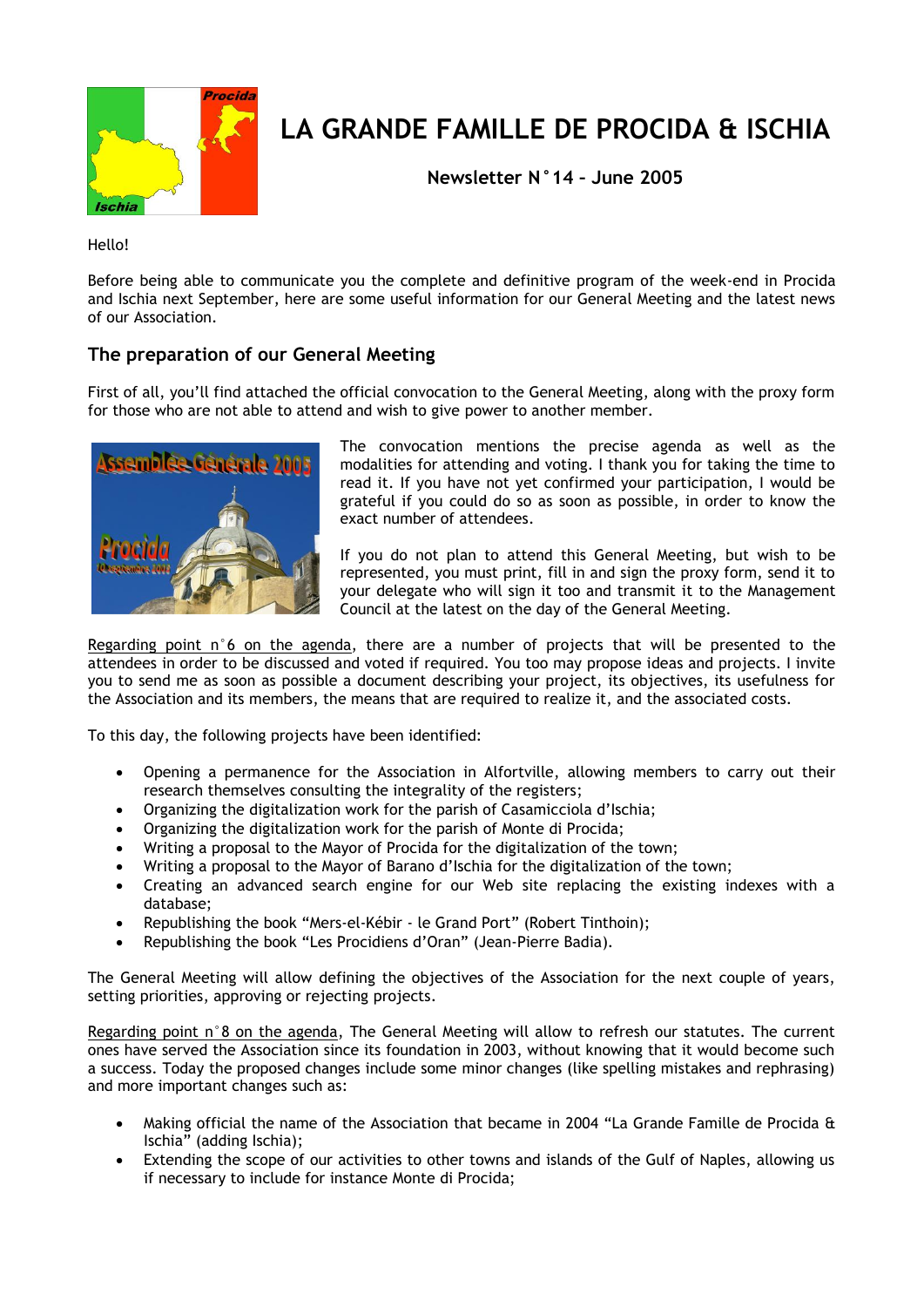Defining the operation of the Management Council and the modalities of the renewal of its members.

The new statutes can be consulted from our Web site or at the headquarters of the Association.

Regarding the program of the week-end of the General Meeting from 10 to 12 September 2005, trips and visits have been organized for Ischia Ponte and Pompeii. We are still awaiting the final proposition.

For Sunday 11 September, we will go from Procida directly to Ischia Ponte in a private boat, next visit the Aragon Castle, have lunch at the Castle, and on the return journey go around the island of Procida.

For Monday 12 September, an organized trip to Pompeii is planned. It will cost all inclusive an exceptional price of 62 Euros per person, including autobus hiring, the crossing to Naples, the visit with a guide in French and lunch at Pompeii. This is feasible if we can find 20 people in order to fill up the autobus. If you wish to participate, do not hesitate to let us know.

My next trip to Procida and Ischia in July should allow me to finalize the event…

#### **The first forum of the Italian associations**



On 21st May 2005, was held Place d'Italie in Paris the **first forum of the Italian associations**. This day of exchange and encounters sponsorized by the Mayor of the 13th arrondissement and organized by the magazine FOCUS was a real and brilliant success for all. More than 20 cultural and regional associations were present and the visitors have been so many to come and discover Italy.

I wish to thank those of you that came on that day and spent some time with us. What a pleasure to have been able to meet you there in this small corner of Italy in Paris, talk with you about our common project, our stories and research… For some it was also the opportunity to finally put a face on a name and for others to celebrate with some limoncello from Procida and Neapolitan babas!

I also thank the magazine FOCUS for having invited us to this first event of a new kind in Paris, which will probably happen again next year, under the encouragements of the Consuls of Italy and San Marino, and with the sponsorship of the Mayor of the 13th arrondissement.



#### **What's new on the Web Site?**

Thanks to the hard work of our volunteers, new indexes have been computerized and are now available on the Web site. In particular, the first two and oldest registers of marriages of Procida (1567 to 1582) can be downloaded. This might be an opportunity for you to go back one more generation in your family tree?

You will easily find these new indexes marked with the keyword "New!" and I advise you to download them all and get rid of the previous versions of the files.

To help you understand your certificates, you will find in the section "Instructions" alongside the translation templates posted last month:

 A vocabulary if the Italian and Latin formulas often used in the certificates of Procida, and collected along the last couple of years.